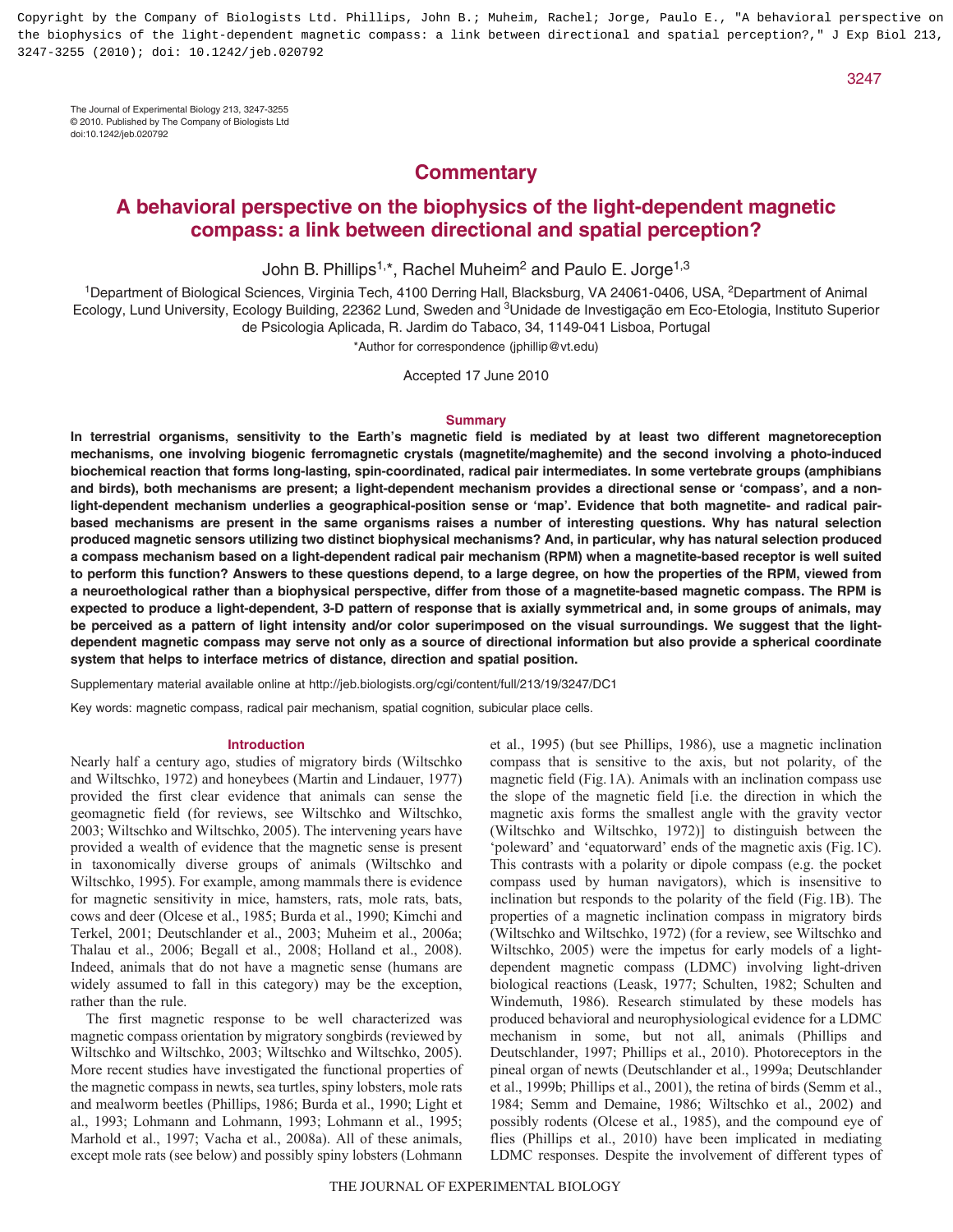

Fig. 1. Magnetic polarity versus inclination compasses. (A) Left diagram shows a side view of the magnetic field (black arrow sloping down to the left), with positive inclination, i.e. 'north down', found in the northern hemisphere. Gray arrows show the vertical (v) and horizontal (h) components. Open block arrow pointing downward indicates the direction of gravity. Horizontal arrows at the bottom of the diagram show the direction of orientation of an animal heading to the north in the northern hemisphere using a polarity-sensitive magnetic compass (open arrow) or an inclination magnetic compass (black arrow). Animals with an inclination compass use inclination or dip angle (e.g. the direction in which the magnetic axis forms the smallest angle with the gravity vector) (Wiltschko and Wiltschko, 1972) to distinguish between the two ends of the magnetic axis. Right diagram shows a side view of the magnetic field with negative inclination, i.e. 'north up'. Inversion of the vertical component (v') has no effect on the direction of orientation in animals using a polarity compass (open arrows), but in animals using an inclination compass causes a reversal in the direction of orientation (black arrows). (B,C) Right and left panels – side views showing responses to magnetic field alignments in the corresponding panels of A and B. (B) Side views of sensory hairs containing chains of single-domain magnetite attached to a cellular structure (gray square). Inversion of the vertical component of the magnetic field has little effect on the response of these receptors in the horizontal plane (polarity compass). (C) Side views of response of a simple radical pair mechanism (RPM) (shown as it would appear projected on the inside of a sphere surrounding the animal); ring aligned orthogonally to the magnetic field may or may not be present depending on magnetic field intensity (Ritz et al., 2000). Inversion of the vertical component, reversing the inclination, causes the pattern to appear to be rotated 180 deg in the horizontal plane (inclination compass).

photoreceptors, the LDMC in insects (Phillips and Sayeed, 1993; Vacha et al., 2008b), amphibians (Phillips and Borland 1992a; Deutschlander et al., 1999a; Freake and Phillips, 2005) and, possibly, birds (Muheim et al., 2002; Wiltschko et al., 2010) share functional properties (i.e. light-dependent 90deg rotations in the direction of magnetic compass orientation) that appear to result, at least in part, from an antagonistic interaction of short- and longwavelength inputs (Phillips and Borland, 1992a; Deutschlander et al., 1999b; Phillips et al., 2010).

Subsequent studies found that the functional properties of the magnetic sense in some organisms differ depending on behavioral context and physical conditions (Phillips, 1986; Phillips and Borland, 1992a; Phillips and Borland, 1992b; Phillips and Borland, 1994; Phillips et al., 2002a; Wiltschko and Wiltschko, 2005; Stapput et al., 2008), raising the possibility that more than one magnetoreception mechanism can be present in the same organism. In addition to a LDMC, vertebrates such as birds and amphibians appear to have a non-light-dependent (i.e. magnetite and/or maghemite-based) 'map detector' used to derive geographical position from subtle gradients in the magnetic field (for reviews, see Freake et al., 2006; Winkelhofer and Kirschvink, 2010). Such magnetite-based mechanisms can provide noncompass directional information and, therefore, could have evolved to function as a compass as well. However, the majority of directional responses in which magnetite has been implicated appear to be 'alignment', rather than true compass (i.e. goal directed) responses. For example, when migratory birds are tested in total darkness, they exhibit a fixed direction of magnetic orientation that, in contrast to normal migratory (i.e. compass) orientation: (1) does not reverse seasonally, (2) is sensitive to the polarity of the magnetic field, and (3) is unaffected by low-level radio frequency (RF) fields (Ritz et al., 2004; Thalau et al., 2005; Stapput et al., 2008). In addition, (4) the fixed response of birds, but not LDMC orientation, is eliminated by anesthetization of the beak area containing the putative magnetite-based receptor (Stapput et al., 2008). In newts, a similar fixed response appears to be mediated by permanent magnetic material (presumably magnetite), and may function to position a magnetite-based map detector in a specific alignment relative to the magnetic field to obtain precise measurements of components such as intensity or inclination necessary to derive map information (Phillips and Borland, 1994; Phillips, 1986; Phillips et al., 2002a; Phillips et al., 2002b). Indeed, the only animals that may use a magnetite-based magnetic compass (as opposed to a map) are functionally blind, subterranean mole rats (Burda et al., 1990; Marhold et al., 1997; Kimchi and Terkel, 2001; Kimchi et al., 2004; Thalau et al., 2006; Némec et al., 2007). Like reduction of the visual system (Némec et al., 2007), the use of a magnetite-based magnetic compass could be an adaptation to the subterranean habitats in which mole rats live. However, a fixed alignment behavior, as opposed to a compass response, cannot be excluded in mole rats, and it remains to be determined if a magnetite-based magnetic compass exists in other mammals. Evidence from our laboratory suggests that the magnetic compass of epigeic rodents (e.g. dwarf hamsters, C57BL/6 mice) has more in common with newts and migratory birds than with mole rats (Deutschlander et al., 2003; Muheim et al., 2006a) (J.B.P. and R.M., unpublished data).

Regardless of the functional significance of the alignment responses in birds and amphibians, the fact that animals can use a magnetite-based mechanism to align themselves relative to the magnetic field adds further impetus to the question of why these animals would evolve a separate light-dependent mechanism to provide compass information. In this paper, after briefly outlining evidence that the biophysical process underlying the LDMC involves a magnetically sensitive radical pair mechanism (RPM), we discuss the possibility that the LDMC plays a previously unrecognized role in vertebrate, and in particular mammalian, spatial cognition. We suggest that the LDMC, in addition to providing a source of directional information, provides a spherical coordinate system that serves as an interface between directional and spatial perception.

### The radical pair mechanism

The LDMC is proposed to involve a light-dependent biochemical reaction that forms long-lived  $(>1 \,\mu s)$ , spin-correlated, radical pair (RP) intermediates (Schulten and Windemuth, 1986; Ritz et al., 2000; Cintolesi et al., 2003; Solov'yov et al., 2007; Rodgers and Hore, 2009). Maeda et al. recently demonstrated the feasibility of the RPM by showing that the alignment of an Earth-strength magnetic field can affect the lifetime of a synthetically formed RP system at low temperatures (Maeda et al., 2008). Cryptochromes, a specialized class of photopigments involved in circadian rhythms and in a variety of non-visual light responses (Sancar, 2004; Tu et al., 2004; Partch and Sancar, 2005; van Gelder, 2006), are the only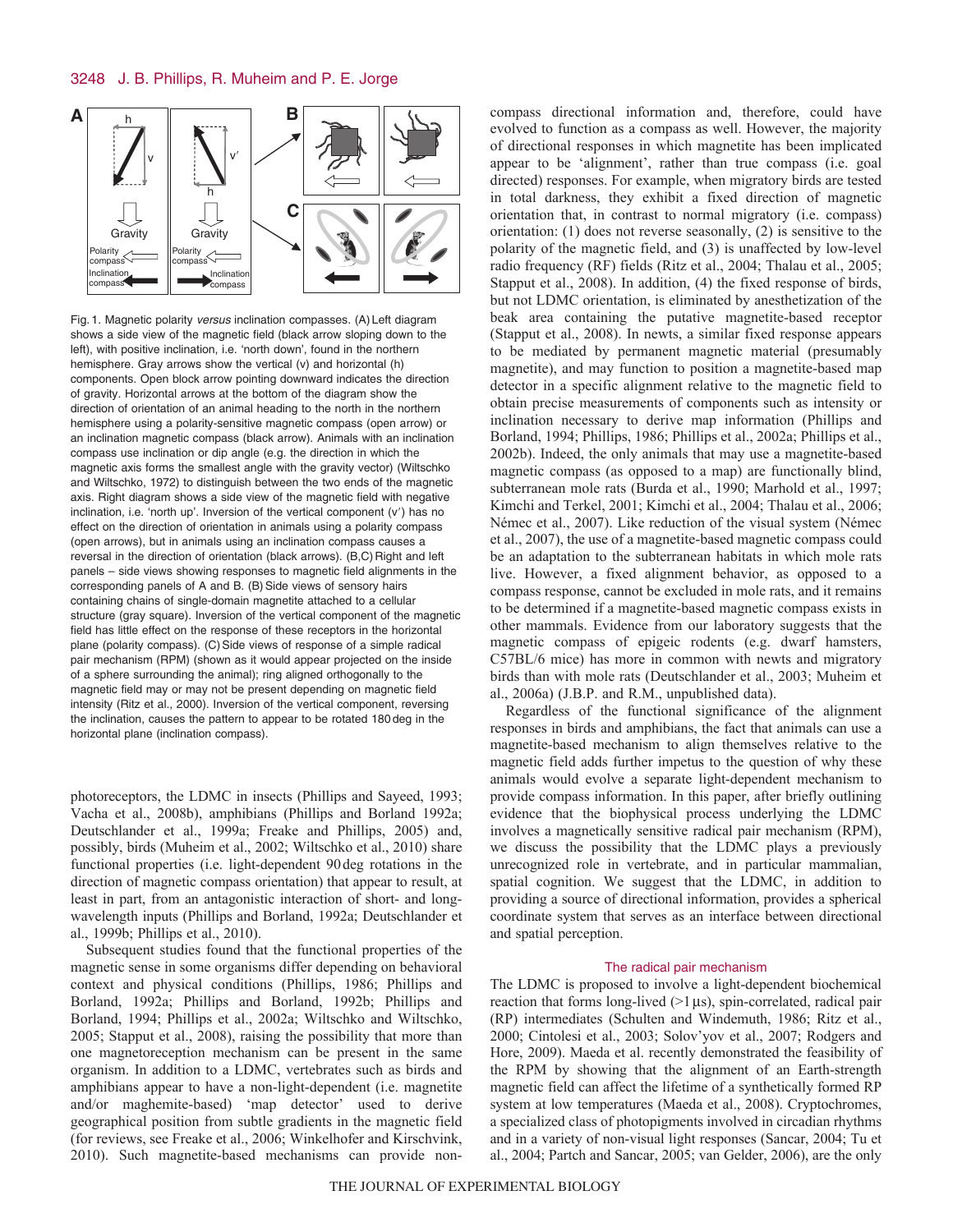animal photopigments that form persistent spin-correlated RP intermediates (Liedvogel et al., 2007; Biskup et al., 2009) and, thus, are proposed to play a central role in the LDMC.

Both cryptochromes, and the closely related photolyases that carry out blue-light-activated DNA repair, have a flavin chromophore, FAD/FADH, a highly conserved flavin-binding region, and an associated triad of tryptophan residues (Partch and Sancar, 2005; Lin and Todo, 2005). According to one reaction scheme, absorption of short-wavelength light by the fully oxidized form of the flavin results in electron transfer from the triad of tryptophans to the flavin, forming a long-lived, spincorrelated, flavin–tryptophan RP that is initially in an overall singlet state [i.e. the spins of the unpaired electrons are antiparallel (Ritz et al., 2000; Ritz et al., 2009; Cintolesi et al., 2003; Solov'yov et al., 2007) and see below]. The change in charge distribution during RP formation may result in a conformational change in the cryptochrome protein, causing it to interact with other, as yet unidentified, signaling partners. An alternative reaction scheme is one in which the resting state of the flavin chromophore is in the partially reduced, radical form (FAD•– or FADH•), as occurs in the photolyases, which is photoreduced to the fully reduced (FADH $\bullet^-$ ) signaling state, and may involve a radical partner other than the tryptophan triad (Öztürk et al., 2008; Song et al., 2007; Gegear et al., 2010).

Regardless of whether formation of the RP involves an interaction of the flavin chromophore with the tryptophan triad or with some other as yet unidentified radical partner (Gegear et al., 2010), if the RPs are in an ordered array, the alignment of an Earthstrength magnetic field may influence the rate of inter-system crossing between the singlet and triplet excited states of the radical form (Rodgers and Hore, 2009). Due to conservation of spin, back transfer of an electron that returns the flavin chromophore to the fully reduced form  $(FAD_{ox})$ , which can either terminate or compete with formation of the signaling stage, can only occur when the RP is in an overall singlet state. Alignments of the magnetic field that produce greater singlet  $\leftrightarrow$  triplet mixing, reducing the singlet character of the radical pair, will decrease the rate of back transfer and increase the persistence of the radical form. Depending on which redox form of the flavin chromophore is the signaling state, the effect of the magnetic field can produce a corresponding increase or decrease in the response to light (see Phillips et al., 2010).

Several recent findings lend credence to the involvement of a cryptochrome in the LDMC. These include an effect of a strong magnetic field on RP formation in a cryptochrome (Bouly et al., 2007), and evidence for cryptochrome-mediated responses to moderately strong (6–10 times earth strength) magnetic stimuli in *Drosophila melanogaster* (Gegear et al., 2008; Gegear et al., 2010; Yoshii et al., 2009). Because cryptochromes do not function as primary visual pigments, and a cryptochrome-based RPM does not require image-forming optics, the LDMC could, in principal, be found in any tissue in the body that receives significant levels of light. However, evidence for the involvement of retinal photoreceptors in magnetoreception in birds (Semm et al., 1984; Semm and Demaine, 1986; Wiltschko et al., 2002) and, possibly, rodents (e.g. Olcese et al., 1985) points to one of the most intriguing features of the LDMC, i.e. in some animals the magnetic field may be perceived as a visual pattern superimposed on the animal's surroundings (Schulten and Windemuth, 1986; Ritz et al., 2000; Cintolesi et al., 2003; Rodgers and Hore, 2009). Given the complex 3-D pattern of response that could arise from a cryptochromemediated LDMC (Fig.2), the visual system offers a number of



Fig. 2. Pattern generated by an earth-strength magnetic field in a model flavin–tryptophan radical pair (RP) system in which magnetic nuclei that dominate the interaction are aligned along non-parallel axes [data from Cintolesi et al. (Cintolesi et al., 2003)]. The pattern is shown as it would appear projected on the inside of a sphere surrounding the animal. If the interaction with the magnetic field occurs in retinal photoreceptors, the pattern may be perceived as a visual image superimposed on the animal's surroundings (Ritz et al., 2000; Cintolesi et al., 2003; Solov'yov et al., 2007; Rodgers and Hore, 2009). If so, the section of the 3-D pattern that the mouse would see at any one time would be limited by the size of its visual field. Red–orange regions of this figure correspond to the dark patches at either end of magnetic axis in Fig. 1C. The solid black ring indicates the level of the substrate. The dashed black ring shows the horizontal plane at the level of the retina.

advantages for detecting the magnetic field, including neural processing mechanisms that enhance contrast discrimination and facilitate detection of complex images against moving and nonmoving backgrounds (Mouritsen and Ritz, 2005), and that integrate directional information from multiple light-dependent compass systems (Wiltschko and Wiltschko, 2003; Muheim et al., 2006b).

Evidence for a RPM-based magnetic compass in some animals includes: (1) sensitivity to the axis, but not polarity, of the magnetic field (Fig.1) (Wiltschko and Wiltschko, 1972; Phillips, 1986); (2) involvement of a light-dependent magnetoreception mechanism (Phillips and Borland, 1992a; Phillips and Borland, 1992b; Phillips and Sayeed, 1993; Freake and Phillips, 2005; Wiltschko and Wiltschko, 2005; Vacha et al., 2008b); (3) disruption of magnetic compass orientation outside a narrow window of static field intensities (Wiltschko and Wiltschko, 2005); (4) the absence of an effect of 'pulse remagnetization' (Beason and Semm, 1996; Munro et al., 1997a; Munro et al., 1997b); and (5) disruption by low-level alternating fields  $(-0.1\%$  of the static field strength) in the low RF range (<100MHz) that should alter the magnetic field-dependent populations of singlet and triplet energy states in a RPM (Ritz et al., 2004; Ritz et al., 2009; Henbest et al., 2004; Thalau et al., 2005; Vacha et al., 2009). In migratory birds, the effects of low-level RF fields have been shown to depend on both the intensity and relative alignment of the static magnetic field (Ritz et al., 2004; Ritz et al., 2009), providing compelling evidence for a RPM or closely related process (see Henbest et al., 2004; Rodgers and Hore, 2009); RF field intensities several times stronger than the geomagnetic field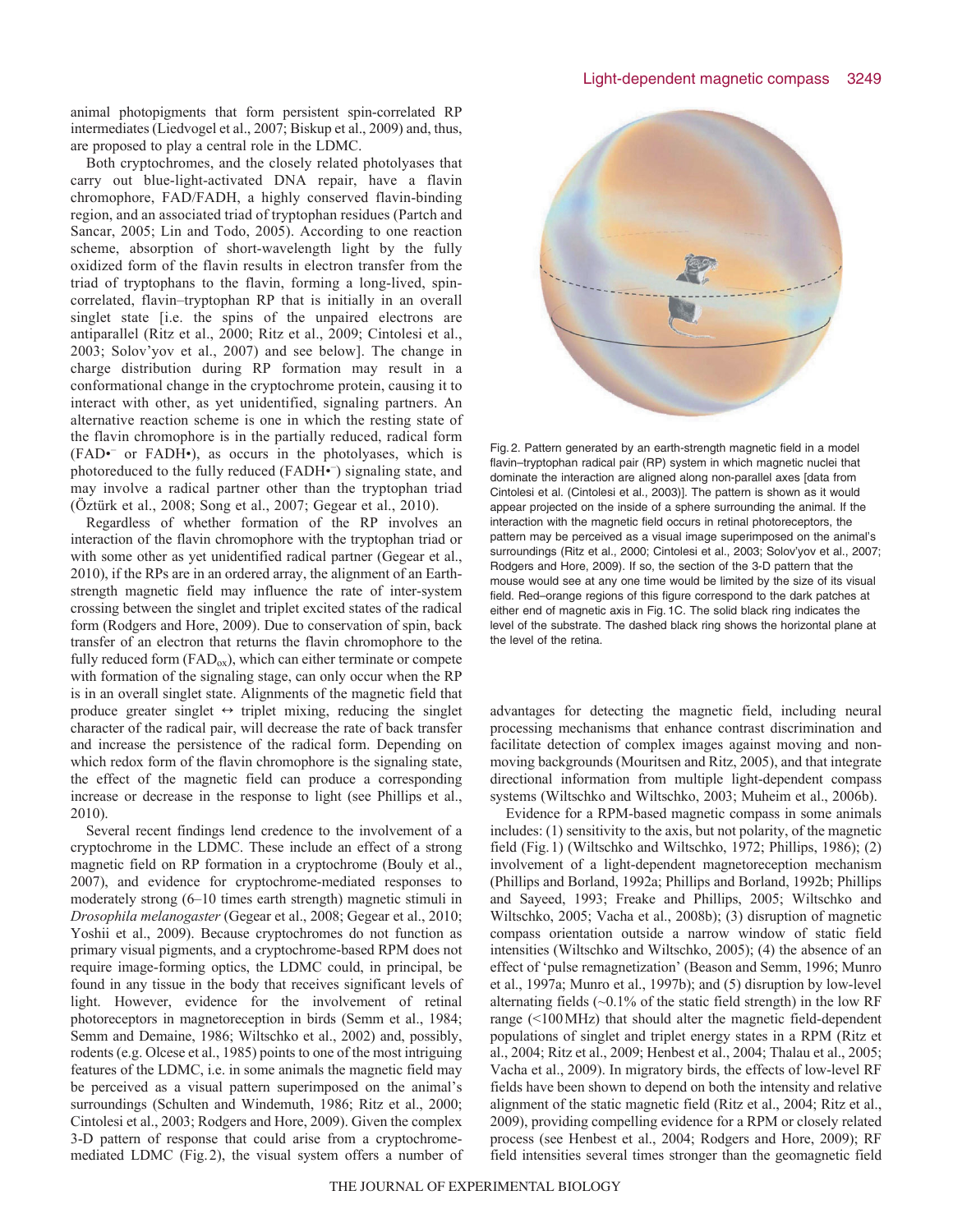# 3250 J. B. Phillips, R. Muheim and P. E. Jorge

would be necessary to produce a similar effect on a magnetitebased mechanism (Henbest et al., 2004).

A simple RP system, with one electron and one nuclear spin on each radical, exhibits a 'dumbbell-shaped' pattern with symmetrical areas of higher or lower response that coincide with the two ends of the magnetic field axis, and may include one or more rings orthogonal to this axis (Fig.1C) (Ritz et al., 2000). More realistic models taking into account multiple nuclear spins in their native alignments (e.g. Cintolesi et al., 2003; Solov'yov et al., 2007; Rodgers and Hore, 2009) suggest that the LDMC may produce a more complex 3-D pattern (Fig.2).

# Optimization of the LDMC response

The pattern of response produced by a RPM-based LDMC depends on a large number of factors, some of which may be subject to optimization by natural selection (Cintolesi et al., 2003; Solov'yov et al., 2007; Maeda et al., 2008; Rodgers and Hore, 2009). As one example, the flavin–tryptophan RP system modeled by Cintolesi et al. (Cintolesi et al., 2003) exhibits a pattern of response that is dominated by the effect of the nuclear spins of two nitrogen atoms in the flavin radical that are nearly collinear. The contributions of other nuclei, aligned along different axes can have two effects: (a) adding complexity to the pattern of response (Fig.2), and (b) weakening the overall effect of the magnetic field and, thus, the detectability of the pattern. Cintolesi et al. (Cintolesi et al., 2003) suggest that such a RP system could be modified by natural selection to function more efficiently as a magnetic compass by changing the relative alignment of the two radicals, e.g. in a flavin–tryptophan RP the magnetic nuclei in the tryptophan radical could be aligned more collinearly with those of the two nitrogen atoms in the flavin radical. This would result in a stronger effect of the magnetic field on the response to light, and a simpler pattern that more nearly matches that of the simple RP system modeled by Ritz et al. (Ritz et al., 2000) (Fig.1C) (see Solov'yov et al., 2007). Recent evidence suggests that formation of the RP may involve an interaction of the flavin chromophore of cryptochrome with a redox partner(s) other than the tryptophan triad. Nevertheless, the RP system modeled by Cintolesi et al. illustrates the general point, which is that changes in the relative alignment of the members of the RP can affect the complexity of the pattern produced by the magnetic field (Cintolesi et al., 2003). Rodgers and Hore have also shown that the pattern of response in a RPM-based magnetic compass would be simplified if the RP is fixed in alignment along one axis but randomly rotationally aligned around this axis (Rodgers and Hore, 2009). This would cause components of the response that do not coincide with the rotational axis to cancel out to a large degree, and leave mainly the axially symmetrical components coinciding with the rotational axis.

Importantly, however, simplifying and strengthening the pattern of response does not resolve the conundrum raised at the outset of this paper. Unless a LDMC mechanism with a simpler and more detectable pattern of response offers greater functionality than a magnetite-based magnetic compass, this would not explain why both magnetite-based and RP-based magnetoreception mechanisms have been maintained by natural selection in vertebrates as different as salamanders and songbirds.

Here we approach this question from a different point of view. We suggest that the complexity of the LDMC response (e.g. Fig.2) should be viewed, not as an impediment to its use as a source of directional information, but rather as the key to understanding its unique functionality. In this context, it is important to emphasize two characteristics of a RPM-based LDMC perceived as a 3-D

visual pattern: (1) the pattern will be more-or-less fixed in alignment with respect to a global (i.e. magnetic) reference frame (see below); and (2) the animal will remain at the center of the pattern as it moves about the environment. Given these characteristics, we hypothesize that the LDMC functions as a simple spherical coordinate system with the animal at its center, and that this coordinate system provides a reference frame for integrating directional and spatial information. If so, natural selection is unlikely to have favored a simple (i.e. 'dumbbellshaped') pattern of response but rather a more complex 3-D pattern resulting from subpopulations of magnetic nuclei with primary axes aligned along two or three more-or-less orthogonal axes.

# What role might the LDMC play in mammalian spatial perception?

In epigeic rodents, familiar landmarks exert primary control over a variety of spatial behaviors and related neural mechanisms (O'Keefe and Nadel, 1978; Taube et al., 1990; Taube and Burton, 1995; Dudchenko et al., 1997; Sharp et al., 2001; Sharp, 2002). Nevertheless, a directional sense that is not linked to visual landmarks also appears to play a central role in many aspects of rodent spatial behavior and cognition (e.g. Knierim et al., 1995; Skinner et al., 2010; van der Meer et al., 2010). Species such as rats show a remarkable ability to place neural representations of different surroundings into register. When rats are transferred to an unfamiliar laboratory enclosure, directional properties of, for example, head direction cells and subicular place cells typically retain the same absolute alignment (Sharp and Green, 1994; Knierim et al., 1995; Taube and Burton, 1995; Dudchenko et al., 1997; Sharp, 1997; Sharp, 2002; Sharp et al., 2001), suggesting that these properties are transferred to the local surroundings, rather than the other way around. The prevailing view is that different areas are linked together by a path integration system derived from self-generated, i.e. ideothetic, cues that enable the animal to keep track of its alignment as it moves, or is moved, between different locations (Knierim et al., 1995; Brown et al., 2002; Stackman et al., 2003; van der Meer et al., 2010; Skinner et al., 2010) (but see Dudchenko et al., 1997).

A magnetic compass could also play a role in linking together spatial representations of different surroundings by providing a global reference system used to place local landmark arrays into register, or by increasing the accuracy of a path integration system that enables the animal to keep track of its body alignment as it moves between local areas; accumulation of errors by a path integration system can be substantially reduced by referencing turn angles to an external compass system (Cheung et al., 2008). Within local areas, information from a magnetic compass could be used to define directional relationships between landmarks, as well as to specify spatial locations within the landmark array (Jacobs and Schenk, 2003).

Despite the potential utility of magnetic information, and the evidence for a magnetic compass in several species of rodents (e.g. Kimchi and Terkel, 2001; Kimchi et al., 2004; Deutschlander et al., 2003; Muheim et al., 2006a), to date there is no compelling evidence to suggest that the magnetic field is used by rodents as either a global reference system or as a component of the path integration system (Brown et al., 2002; Dudchenko and Davidson, 2002; Stackman et al., 2003; Sharp, 2006) (but see Kimchi et al., 2004). Indeed, several findings have been interpreted as indicating that magnetic compass cues do not play an important role in rodent spatial cognition.

The first is the primary control that visual cues exert over neural and behavioral responses, i.e. rotation of a familiar visual landmark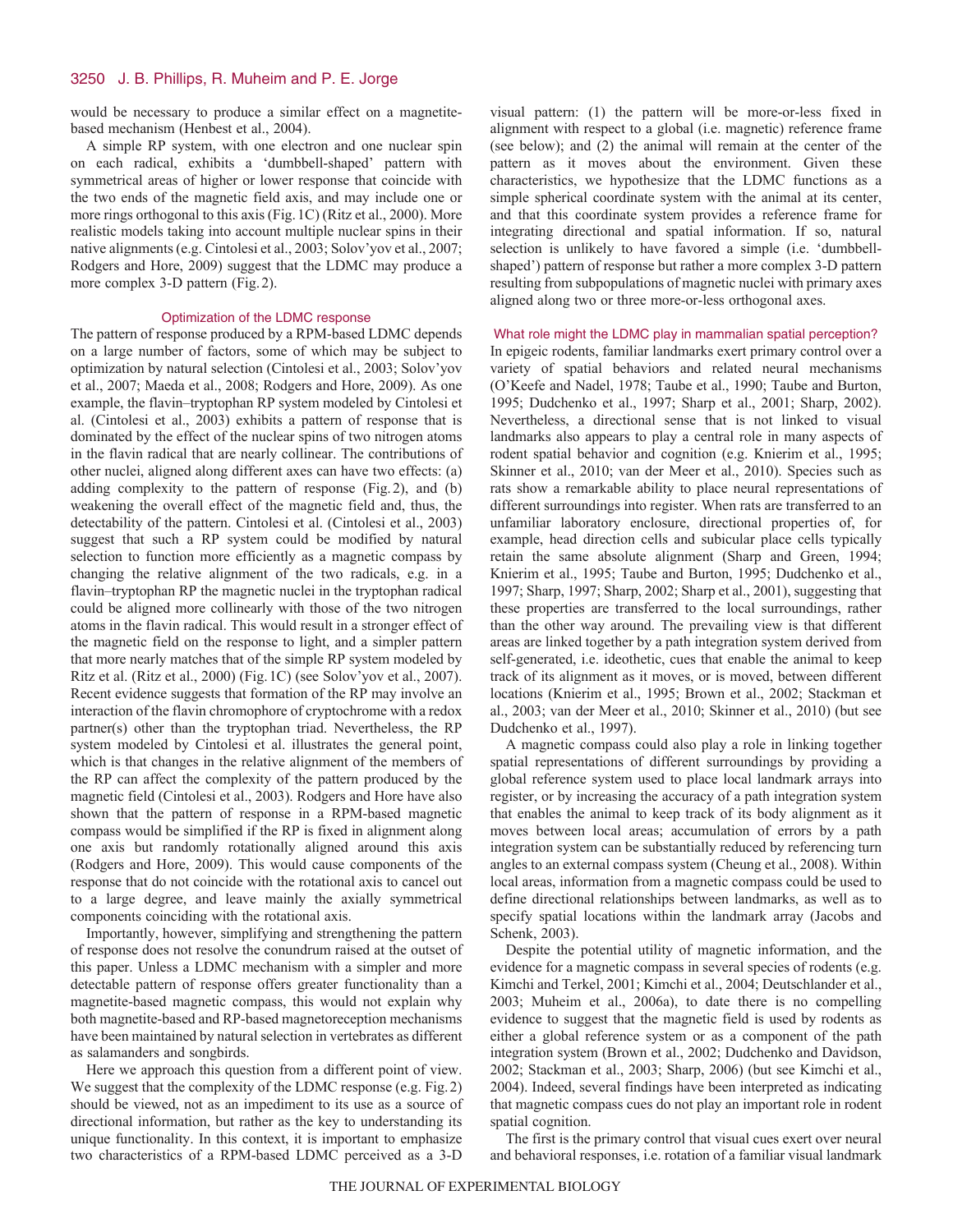array results in a corresponding rotation of these responses (reviewed by Sharp et al., 2001). It is important to note, however, that in migratory birds visual cues (i.e. star patterns) exert primary control over migratory orientation even though the magnetic field's role in the initial calibration of the star compass is well established (Wiltschko and Wiltschko, 2003). Therefore, the proximal control of directional responses by visual landmarks does not rule out the magnetic field playing a role in establishing the rodent responses when they are first introduced into unfamiliar surroundings.

Secondly, effects of lesions of the vestibular system on the directional properties of head direction cells in rats have been interpreted as evidence against the involvement of magnetic compass cues (Sharp et al., 2001). When rats are transferred between laboratory enclosures, individual head direction cells typically show similar preferred directions of firing in the two enclosures. Lesions of the vestibular system alter or eliminate this directional sensitivity (Knierim et al., 1995; Stackman and Taube, 1998; Stackman et al., 2002), consistent with inertial cues exerting primary control over these responses. Interpretation of these findings is complicated, however, by the vestibular system's involvement in processing gravitational information (Pleusner, 2001; Angelaki and Dickman, 2004). Gravitational cues play an essential role in the LDMC, providing a vertical reference used to resolve the ambiguity inherent in the axially symmetrical (i.e. polarity independent) pattern of response (Fig.1C) (Wiltschko and Wiltschko, 1972; Phillips, 1986). In birds, neurophysiological responses have been recorded from the vestibular nuclei that are sensitive to both magnetic and gravitational input, suggesting that this may be a site where integration of magnetic and gravitational information occurs (Semm et al., 1984). Thus, further studies of rodents are needed to determine whether lesions of the vestibular system eliminate magnetic, as well as inertial, information.

Although a magnetic compass can be used to specify directional relationships among objects in the environment, the flexibility of the rodent spatial sense, as well as evidence for systematic coverage of large areas of space, point to an underlying process that is not simply a piecemeal assemblage of directions. Instead, there is growing evidence that spatial perception emerges from computational processes that produce regular geometrical partitioning of space (O'Keefe and Burgess, 2005; Hafting et al., 2005; McNaughton et al., 2006). Therefore, the relevant question here is how might input from a LDMC interface with internally generated map(s) of space?

As discussed previously, if an effect of the magnetic field like that shown in Fig.2 occurs at the level of the photoreceptors or second-order neurons in the retina (e.g. in birds and mammals), it may be perceived as a visual image superimposed on the animal's surroundings (Ritz et al., 2000; Ritz et al., 2010). The result would be a compound visual image consisting of the sky and objects around the animal (the visual surroundings the animal 'moves through'), and the visual pattern generated by the magnetic field (effectively a simple, spherical coordinate system the animal 'moves with'; Fig.2). In other words, the animal would be surrounded by a spherical coordinate system that is more-or-less fixed in direction as it moves through the environment. This may be complicated somewhat by the disparity between the alignment of photoreceptors in the retina and that of rays of light entering the eye through the lens and cornea, which determines the projection of the visual surroundings onto the retina (Fig.3) (see Ritz et al., 2010). The effect of this disparity would be to compress the pattern generated by the magnetic field orthogonal to the line of sight, defined here as the direction viewed by photoreceptors in the center



Fig. 3. Disparity between the pattern produced by the magnetic field and the visual image of the surroundings in the vertebrate eye. Cross section of the vertebrate eye showing the alignment of photoreceptors (small rectangles labeled b–h) and ray paths for light reaching the retina from the visual surroundings (solid lines connecting to the gray hemi-circle). Effects of the magnetic field (black arrows labeled 'B') on photoreceptors in the retina will depend on the relative alignment of photoreceptors (dashed lines intersecting at the black 'X', the center of the eye's exit pupil) containing ordered arrays of light-absorbing molecules. By contrast, the projection of an image of the outside world onto the retina (solid lines connecting individual photoreceptors to corresponding locations in the visual surroundings; round symbols labeled B–H) will depend on the optics of the eye. The nodal point, i.e. the intersection of rays of light entering the eye that are not deflected by the lens and cornea, is indicated by a black dot. In this example, the discrepancy between the alignment of the photoreceptor array and the alignment of the image of the visual surroundings will cause any pattern produced by the magnetic field (shown by an arbitrary pattern of differently colored photoreceptors) to be compressed toward the line of sight (solid black line), as shown by the curved arrows. Compression of the pattern toward the line of sight will be independent of the direction the animal is facing.

of the retina directly opposite the lens. For photoreceptors in the center of the retina, there will be little or no distortion of the pattern. The deviation of photoreceptor alignments relative to the direction of incoming light (and thus the compression of the pattern of response relative to the center of the visual image) will be progressively larger as the angle from the center of the retina increases (Fig.3). Distortion of the pattern will be reduced or absent in vertebrate eyes in which photoreceptors involved in magnetoreception point toward the nodal point where rays of light that are not deflected by the cornea and lens intersect (Fig.3), and would not occur in light-dependent magnetoreceptors in the compound eye of insects (Phillips et al., 2010). In the following discussion of spatial positioning, we will ignore the possible distortion of the pattern of response orthogonal to the line of sight in the vertebrate eye, because animals with retinal photomagnetoreceptors would be able to reproduce an identical pattern at any spatial location by aligning the head in a specific direction relative to the magnetic field, e.g. to magnetic north or south as reported to occur in deer and cattle (Begall et al., 2008).

The specific pattern generated by the LDMC and its appearance 'projected' onto the visual surroundings will depend not only on characteristics of the RP system (Cintolesi et al., 2003; Solov'yov et al., 1997; Rodgers and Hore, 2009), including the alignment of magnetic nuclei in the RP and the alignment of the RP array(s) in the retina, but also on the height above the substrate. In terrestrial mammals, the elevation of the eyes above the substrate may be more-or-less constant when the animal is surveying its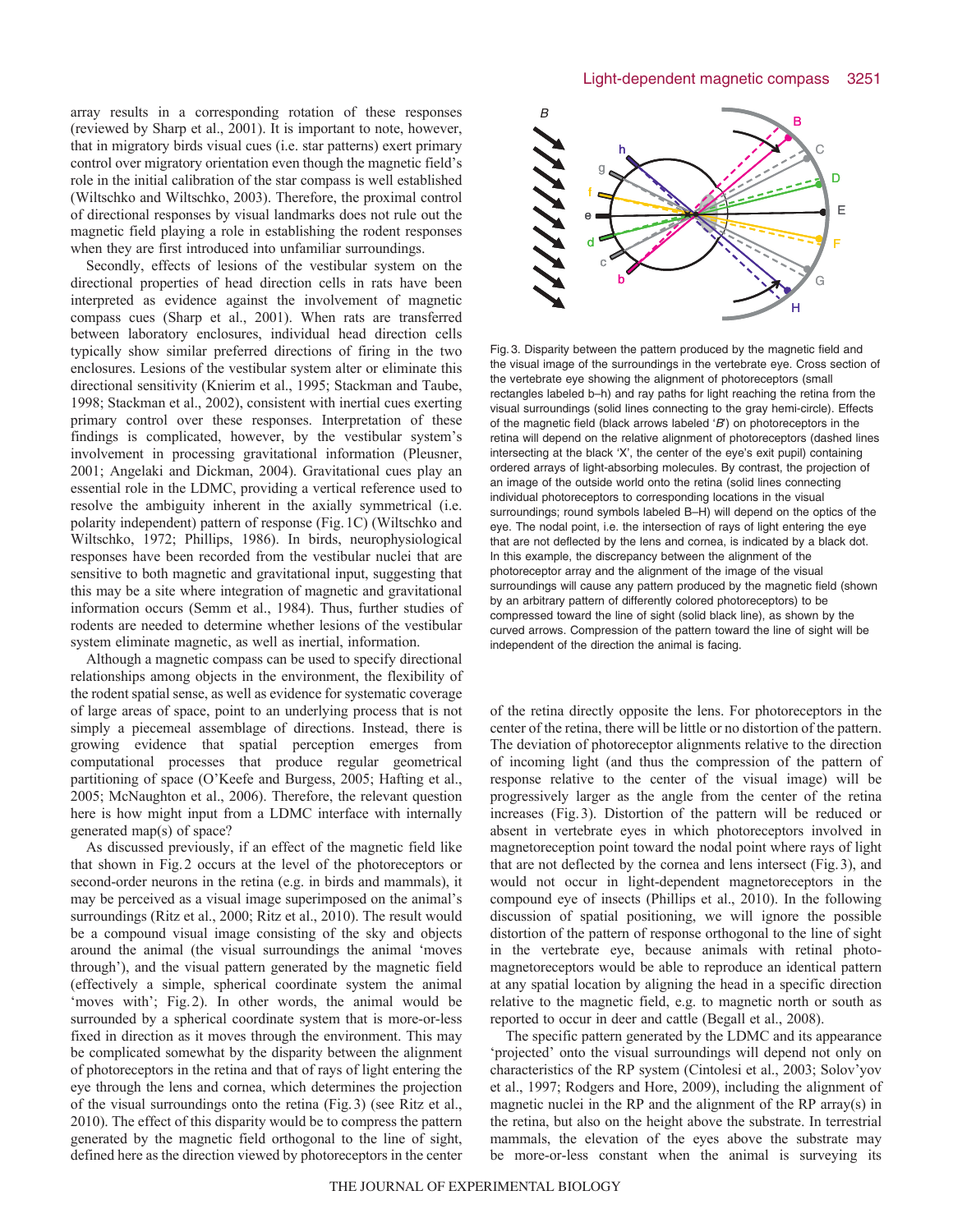# 3252 J. B. Phillips, R. Muheim and P. E. Jorge



Fig. 4. Locating a previously visited site (e.g. a food cache) using the lightdependent magnetic compass (LDMC). Solid white ellipses show the hypothetical pattern generated by the LDMC at the animal's current location (white 'X'). The LDMC pattern stays in the same general relationship to the animal as it moves through the environment (as discussed previously, this may be influenced to some degree by the alignment of the animal's head). The red line indicates the animal's path of movement. A food cache hidden earlier can be located by moving within the familiar area until the current pattern generated by LDMC matches the remembered 'snapshot' of the LDMC pattern superimposed on the surroundings (dashed white ellipses). Both patterns are shown in the figure as if they were projected on the inside of a spherical surface surrounding the animal, while in the real world the pattern would appear to be projected onto the animal's visual surroundings. This mechanism would scale to the size of the animal's visual surroundings, e.g. it could help a squirrel find a buried acorn in a woodland clearing (above) or help a grazing animal to avoid a previously visited patch of endophyte-infected grasses in a large, open meadow, and could be used to define spatial relationships in three dimensions, e.g. it could help food storing birds to encode a 3-D array of cache sites or feeding stations (Krebs et al., 1996; Raby and Clayton, 2010).

surroundings (Fig. 2). If so, the distance at which some components of the 'visual' pattern are projected onto a horizontal substrate will also be relatively constant. The LDMC, therefore, could provide a metric of distance and/or be involved in integrating distance and direction, e.g. as part of a path integration system. By contrast, components of the LDMC pattern near the horizontal plane will be superimposed on the visual surroundings (objects, vegetation, terrain features, sky, etc.), irrespective of their distance from the animal. Perceptually, this would be equivalent to a visual pattern (spherical coordinate system?) that expands or contracts to fill the entire field of view.

When an animal encounters a novel environment, a compound image ('snapshot') consisting of the new surroundings with the spherical coordinate system provided by the LDMC superimposed could help to encode relationships between landmarks, as well as to place the landmark array into register with the local maps of other areas. If the animal retains a snapshot of the initial position of the LDMC's 3-D pattern on the landmark array (e.g. reflected in the subicular place cells firing fields; see below), this could be used to 'anchor' other neural representations of space to the landmark array. Matching the pattern produced by the LDMC to the retained/imprinted pattern as the animal moves could also help the animal to accurately locate a specific position within a familiar landmark array (Fig.4), and to increase the accuracy of other (i.e.

computational) maps of that space (O'Keefe and Burgess, 2005; McNaughton et al., 2006) (see Fig.S1 in supplementary material). Interestingly, Dvorkin et al., studying the exploration by mice of a featureless enclosure, found that a significant proportion of individuals established a unique location (referred to as a 'knot') near the point of release, which they returned to repeatedly over multiple days (Dvorkin et al., 2010). A knot was distinguished not by the mouse spending more time at that location (as is the case for so-called 'home bases') but rather by rapid turning that may provide an 'overview of the entire environment, allowing recalibration of the mouse's locale map and compass directions' (Dvorkin et al., 2010).

If input from the LDMC plays an important role in rodent (and, perhaps more generally, in mammalian) spatial cognition, this sensory input must reach areas of the brain involved in spatial processing. The complex 3-D pattern of response generated by a cryptochrome-based LDMC (e.g. Fig.2) (Rodgers and Hore, 2009) could make the task of recognizing this type of sensory input quite difficult. However, individual receptors that are fixed in the surrounding tissue should remain in a more-or-less constant vertical alignment as the animal varies its heading in the horizontal plane (Fig.5A). As a consequence, the responses of individual receptors should correspond to horizontal or conical sections through a 3-D pattern like that shown in Fig.2. The actual responses will depend on properties of the RP system (Rodgers and Hore, 2009), the alignment of the RP array in the receptors and the inclination of the magnetic field. Nevertheless, when the LDMC response reflects the contribution of subpopulations of magnetic nuclei aligned along multiple axes (Fig.5B), individual receptors are likely to exhibit a number of characteristic patterns similar to those shown in Fig.5C. If the patterns of response are superimposed onto the animal's visual surroundings, they may be reflected not only in the directional properties but also in the spatial firing fields of cells that receive magnetic input, perhaps defined by the projected image of the pattern from a specific location (e.g. Dvorkin et al., 2010).

Properties compatible with LDMC input are seen in the spatial firing fields of rat subicular place cells, which are the patterns shown in Fig.5C [data from Sharp (Sharp, 2002)]. In contrast to hippocampal place cells, the firing rate of subicular place cells depends, in part, on the animal's heading, and the firing fields retain the same spatial pattern and directional alignment when a rat is introduced to new surroundings. Furthermore, the firing fields expand or contract to encompass the area over which the animal has an unobstructed field of view (Sharp, 1997; Sharp, 1999; Sharp, 2002; Sharp, 2006). Subicular place cells with multiple firing fields are of particular interest, because they are most diagnostic of the 3-D pattern produced by a putative LDMC (Fig.5C), and because the distinctive firing patterns suggest possible magnetic input to other spatial processing mechanisms (see Fig.S1 in supplementary material). To test whether a LMDC provides the primary input to the rat's subicular place cells, recordings could be carried out to compare the baseline pattern of firing fields in the ambient magnetic field with those obtained (a) with the magnetic field cancelled, (b) in the presence of low-level RF fields (Ritz et al., 2004; Ritz et al., 2009), or (c) under different wavelengths of monochromatic light (Fig.5D) (Phillips and Borland, 1992a; Phillips et al., 2010) (see Appendix).

# **Conclusion**

Given the value of the Earth's magnetic field as a source of local directional information and as a global reference system, it would be surprising if natural selection had not taken advantage of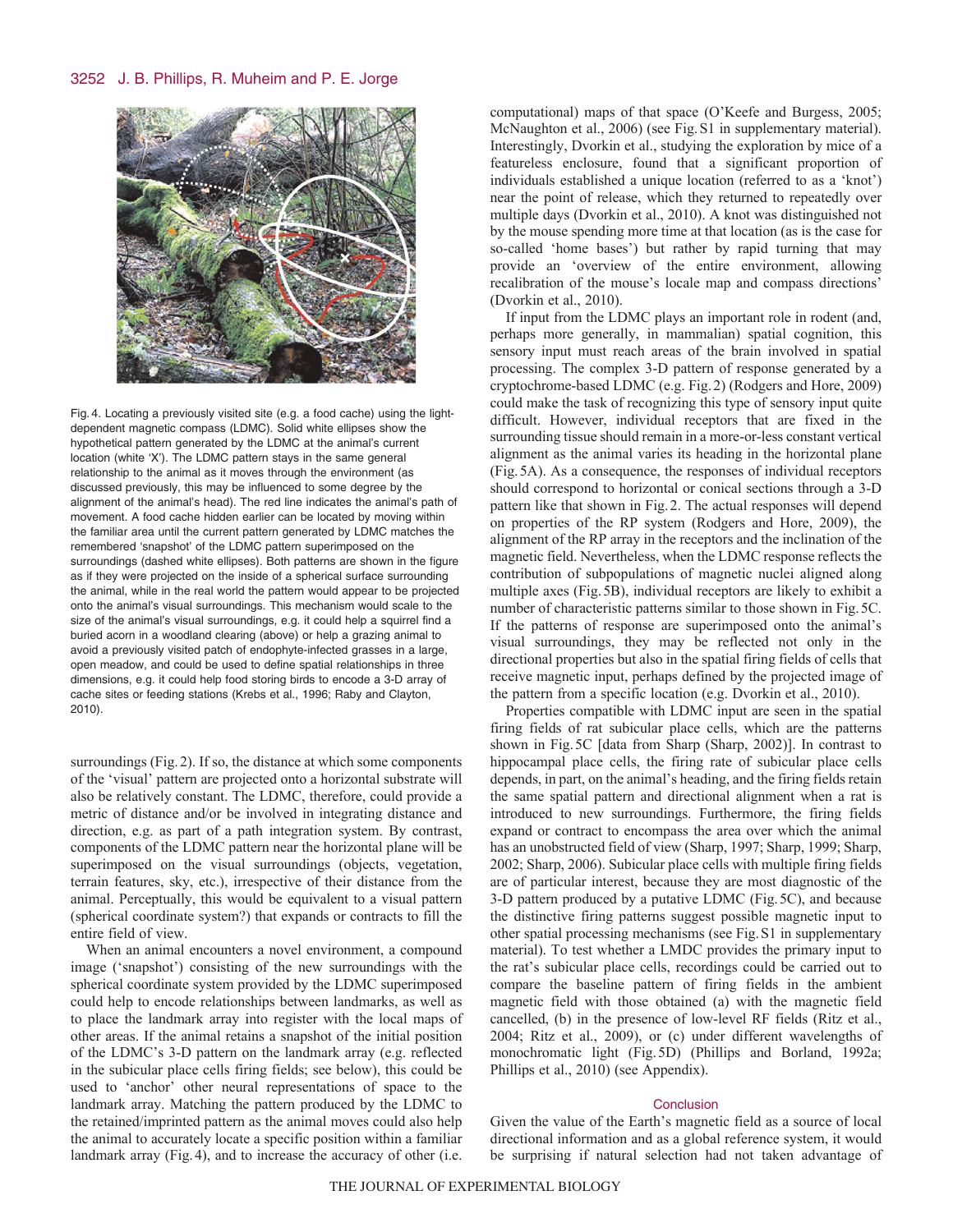

Fig. 5. Hypothesized pattern of magnetic input from individual light-dependent magnetic compass (LDMC)-based receptors [B is adapted from Cintolesi et al. (Cintolesi et al., 2003); C is adapted from Sharp (Sharp, 2002)]. (A) Changes in the alignment of hypothetical magnetic field sensors fixed in the body of an animal as it varies its heading in the horizontal plane. (B) Predicted 3-D pattern resulting from the magnetic field's effect on a model flavin-tryptophan radical pair system [adapted from Cintolesi et al. (Cintolesi et al., 2003); also plotted in three dimensions in Fig. 2]. Different colored horizontal lines superimposed on the figure approximate horizontal or conical sections through the pattern that would be sampled by single magnetic field detectors in the different vertical alignments shown in A. Arrows under each line indicate magnetic field alignments that would produce the greatest change in the response to light (see Cintolesi et al., 2003). (C)Firing fields of individual subicular place cells [adapted from Sharp (Sharp, 2002)]. Double-headed arrows connecting to horizontal lines of the same color in B show horizontal or conical sections through the hypothetical radical pair mechanism (RPM) response that would be expected to produce patterns similar to those in (C). To better see the correspondence, rotate and/or invert firing fields so black geometric shape matches the corresponding shape in the center of B; see Sharp (Sharp, 2002; Sharp, 2006) for additional recordings from subicular place cells with similar spatial firing fields. (D) Inverse or complementary patterns to those shown in C, which are predicted to occur if subicular place cells receive input from a LDMC mechanism with antagonistic spectral properties similar to those found in amphibians and insects (Phillips and Borland, 1992a; Phillips and Sayeed, 1993; Phillips et al., 2001; Phillips et al., 2010; Freake and Phillips, 2005; Vacha et al., 2008b).

magnetic input to enhance the precision and reliability of spatial processing mechanisms in rodents and other mammals. Moreover, the intrinsic properties of a RPM-based LDMC are well suited to provide not only a source of simple directional information but also a reference frame for integrating near-field and far-field directional/spatial information in three-dimensions. In some animals, this unique functionality may have tipped the balance in favor of a LDMC as the primary source of magnetic 'compass' information, allowing magnetite-based mechanisms to become specialized for other tasks such as magnetic navigation (Freake et al., 2006).

### **Appendix**

# Designing experiments to investigate the involvement of the LDMC in rodent spatial behavior

Sensitivity of the LDMC to low-level RF fields (e.g. Ritz et al., 2004; Henbest et al., 2004; Thalau et al., 2005; Ritz et al., 2009; Vacha et al., 2009) has important implications for designing experiments to investigate the role of magnetic cues in rodent spatial behavior. In a study of migratory birds exposed to a RF field tuned to the Larmor frequency (the precession frequency of the magnetic moment of an electron around an external field), Ritz et al. (Ritz et al., 2009) found that magnetic compass orientation was disrupted at an intensity of 15nT but not 5 nT, which roughly bracketed background levels of ambient radio frequency interference (RFI); for comparison, the geomagnetic field is  $\sim 50,000$  nT. Observations in our laboratory suggest that maximum sensitivity to RF in this frequency range may be as much as an order of magnitude lower  $(\sim 1 \text{ nT})$  in an otherwise electromagnetically clean environment, and can disrupt the use of magnetic compass cues in animals as diverse as flies, salamanders and rodents (J.B.P., unpublished). Sources of RFI that may alter or eliminate the use of magnetic compass cues in laboratory environments include, e.g. thermostats, electric switches and motors, computers, as well as nearby radio transmission antennas and electric fences. Eliminating sources of RFI in typical laboratory settings can be extremely difficult because many of these sources are intermittent, and RFI may be carried by and radiated from electrical wiring far from the source, often from locations that are not under the control of investigators. Conversely, RFI-shielded rooms tend to be poorly suited for behavioral experiments with rodents, in part due to low-frequency vibrations and ultrasound produced when shielded entrance doors are opened and closed. Our experience suggests that testing facilities should be designed by behavioral scientists in collaboration with engineering colleagues who have expertise in measuring and shielding RFI. Failure to address these issues at the outset may result in years of controversy and unnecessary delays in understanding the role that magnetic compass cues play in rodent (and, more generally, mammalian) spatial cognition.

# **Glossary**

Light-dependent magnetic compass (LDMC)

A sensory mechanism that derives directional (i.e. compass) information from the Earth's magnetic field that is altered by certain wavelengths and intensities of light, and/or abolished in total darkness.

### Radical pair mechanism (RPM)

A biophysical mechanism proposed to explain the properties of the lightdependent magnetic compass in which the alignment of an Earth-strength magnetic field influences a photo-induced electron transfer (redox) reaction that forms radical intermediates ('radical pair').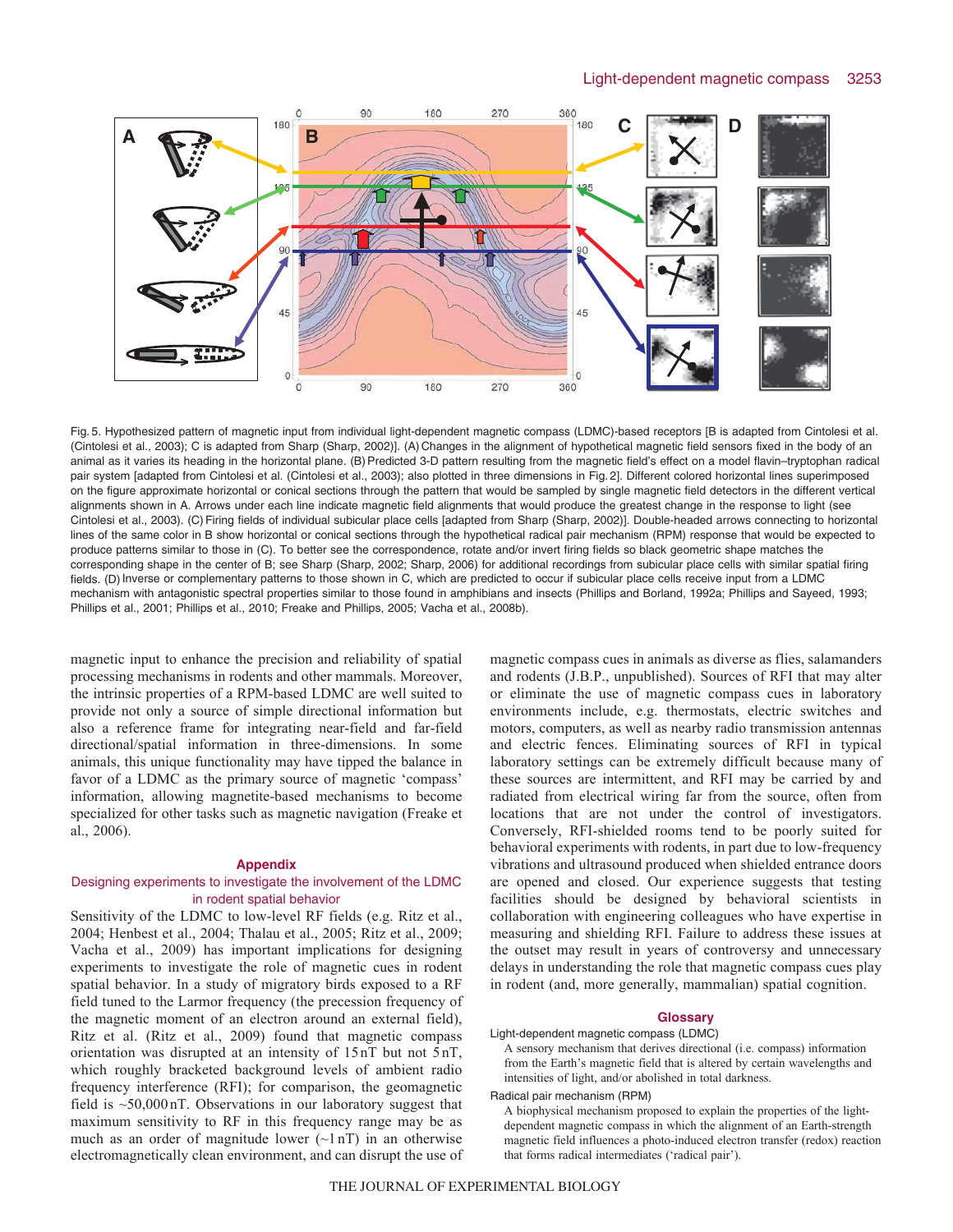# 3254 J. B. Phillips, R. Muheim and P. E. Jorge

### Crytochromes

Light-sensitive flavoproteins that serve as photopigments in a variety of non-visual light responses in both plants and animals, affecting growth and development, entrainment of circadian rhythms and pupillary responses. Crytochromes also function as non-light-sensitive components of the mammalian circadian clock.

### Photolyases

A class of flavoproteins in the same gene family as the cryptochromes that carry out light-dependent DNA repair.

### Flavin adenine dinucleotide (FAD)

Cofactor that absorbs light and participates in light-dependent redox reactions in a variety of flavoproteins, including cryptochromes and photolyases.

# Singlet state

A quantum state (S) in which the electron spins are antiparallel so the dipoles cancel out and the total spin moment is zero. In photo-excited electron transfer (redox) reactions, the radical pair is generally formed in an overall singlet state in which the spins of the unpaired electrons are antiparallel. When the radical pair is in an overall singlet state, an unpaired electron can back transfer to the original donor molecule, decreasing the persistence of the radical pair.

#### Triplet state

A set of quantum states each of which sums to  $S=1$ . In a radical pair, this occurs when the spins of the unpaired electrons are parallel and, thus, cannot occupy the same orbital, preventing back transfer of one electron to the original donor molecule, increasing the persistence of the radical pair. The triplet state is generally lower in energy than the singlet state.

## Magnetite-based magnetic compass (MBMC)

A magnetoreception mechanism containing particles of the mineral magnetite that provides directional (i.e. compass) information.

### Pulse remagnetization

Exposure to a brief, high-intensity magnetic pulse that can remagnetize particles of magnetite with stable magnetic moments, used to test for certain types of magnetite-based magnetoreception mechanisms. This treatment has no lasting effect on a light-dependent magnetic compass mediated by a radical pair mechanism.

#### Redox partner

Atom or molecule forming one member of a redox pair that undergoes an electron transfer reaction. As a consequence of electron transfer, one partner is oxidized (loses an electron) and the other is reduced (receives an electron).

### Head direction cells (HDCs)

Neurons found in many parts of the brain that fire when the animal's head points in a specific direction, regardless of location. HDCs tend to be narrowly tuned, with firing rates approaching zero at approximately 45 deg on either side of the preferred direction.

## Subicular place cells (SPCs)

Neurons in the subiculum of rats that fire when the animal occupies a specific spatial location or locations ('firing fields') relative to its surroundings. Properties of SPCs differ from the better known hippocampal place cells, which generally have a single firing field that changes unpredictably when the animal moves to new surroundings and is independent of the direction the animal is facing. By contrast, firing fields of SPCs show some variation in firing depending on the animal's compass heading, may consist of two or more subfields, retain the same general shape(s) and alignment(s) in different surroundings, and expand or contract to fill the animal's field of view.

### **Acknowledgements**

We would like to express our appreciation to P. J. Hore for providing the raw data used in Fig. 3, and to H. C. Howland for a tutorial on the optics of the vertebrate eye. J. M. Tanko provided helpful comments on an earlier version of this manuscript. J.B.P. was supported by grant IOB 06-47188, and P.E.J. by grant IOB 07-48175, from the National Science Foundation, USA. R.M. was supported by a junior research position by the Swedish Research Council.

#### **References**

**Angelaki, D. E. and Dickman, J. D.** (2004). Gravity or translation: central processing of vestibular signals to detect motion or tilt. J. Vestib. Res. **11**, 1-9.

**Beason, R. C. and Semm, P.** (1996). Does the avian opthalamic nerve carry magnetic navigational information? J. Exp. Biol. **199**, 1241-1244.

**Begall, S., Cerveny, J., Neef, J., Vojtech, O. and Burda, H.** (2008). Magnetic alignment in grazing and resting cattle and deer. Proc. Natl. Acad. Sci. USA **105**, 13451-13455.

**Burda, H., Marhold, S., Westenberger, T., Wiltschko, R. and Wiltschko, W.** (1990). Magnetic compass orientation in the subterranean rodent, Cryptomys hottentottus (Bathyergidae). Experientia **46**, 528-530.

**Biskup, T., Schleicher, E., Okafuji, A., Link, G., Hitomi, K., Getzoff, E. D. and Weber, S.** (2009). Direct observation of a photoinduced radical pair in a cryptochrome blue-light photoreceptor. Angew. Chem. Int. Ed. Engl. **48**, 404-407.

**Bouly, J.-P., Schleicher, E., Dionisio-Sese, M., Vandenbussche, F., Van Der Straeten, D., Bakrim, N., Meier, S., Batschauer, A., Galland, P., Bittl, R. et al.** (2007). Cryptochrome blue light photoreceptors are activated through interconversion of flavin redox states. J. Biol. Chem. **282**, 9383-9381.

**Brown, J. E., Yates, B. J. and Taube, J. S.** (2002). Does the vestibular system contribute to head direction cell activity in the rat? Physiol. Behav. **77**, 743-748.

**Cheung, A., Zhang, S., Stricker, C. and Srinivasan, M. V.** (2008). Animal navigation: general properties of directed walks. Biol. Cybern. **99**, 197-217.

**Cintolesi, F., Ritz, T., Kay, C. W. M., Timmel, C. R. and Hore, P. J.** (2003). Anisotropic recombination of an immobilized photoinduced radical pair in a 50-T magnetic field: a model avian photomagnetoreceptor. Chem. Phys. **294**, 385-399.

**Deutschlander, M. E., Phillips, J. B. and Borland, S. C.** (1999a). Extraocular magnetic compass in newts. Nature **400**, 324-325.

**Deutschlander, M. E., Phillips, J. B. and Borland, S. C.** (1999b). The case for a light-dependent magnetoreception mechanism in animals. J. Exp. Biol. **202**, 891- 908.

**Deutschlander, M. E., Freake, M. J., Borland, S. C., Phillips, J. B., Anderson, L. E. and Wilson, B. W.** (2003). Learned magnetic compass orientation by the Siberian hamster, Phodopus sungorus. Anim. Behav. **65**, 779-786.

**Dudchencko, P. A. and Davidson, M.** (2002). Rats use sense direction to alternate Tmazes located in adjacent rooms. Anim. Cogn. **5**, 115-118.

- **Dudchencko, P. A., Goodridge, J. P. and Taube, J. S.** (1997). The effects of disorientation on visual landmark control of head direction cell orientation. Exp. Brain Res. **115**, 375-380.
- **Dvorkin, A., Szechtman, H. and Golani, I.** (2010). Knots: attractive places with high path tortuosity in mouse open field exploration. PLoS Comput. Biol. **6**, e1000638.

**Freake, M. J. and Phillips, J. B.** (2005). Light-dependent shift in bullfrog tadpole magnetic compass orientation: evidence for a common a shared light-dependent magnetoreception mechanism in anuran and urodele amphibians. Ethology **111**, 241-254.

**Freake, M. J., Muheim, R. and Phillips, J. B.** (2006). Magnetic maps in animals – a theory comes of age? Quart. Rev. Biol. **81**, 327-347.

**Fribourg, H. A., Hannaway, D. B. and West, C. P.** (2009). Tall Fescue for the 21st Century. Agronomy Monograph No. 53. Madison, WI: American Society of **Agronomy** 

**Gegear, R. J., Casselman, A., Waddell, S. and Reppert, S. M.** (2008).

Cryptochrome mediates light-dependent magnetosensitivity in Drosophila. Nature **454**, 1014-1018.

**Gegear, R. J., Foley, L. E., Casselman, A. and Reppert, S. M.** (2010). Animal cryptochromes mediate magnetoreception by an unconventional photochemical mechanism. Nature **463**, 804-807.

**Henbest, K. B., Kukura, P., Rodgers, C. T., Hore, P. J. and Timmel, C. R.** (2004). Radio frequency magnetic field effects on a radical pair recombination reaction: a diagnostic test for the radical pair mechanism. J. Am. Chem. Soc. **126**, 8102-8103.

**Holland, R. A., Kirschvink, J. L., Doak, T. G. and Wikelski, M.** (2008). Bats use magnetite to detect the earth's magnetic field. PLoS ONE **3**, e1676.

**Jacobs, L. F. and Schenk, F.** (2003). Unpacking the cognitive map: The parallel map theory of hippocamal function. Psychol. Rev. **110**, 285-315.

- **Kimchi, T. and Terkel, J.** (2001). Magnetic compass orientation in the blind mole rat Spalax Ehrenbergi. J. Exp. Biol. **204**, 751-758.
- **Kimchi, T., Etienne, A. S. and Terkel, J.** (2004). A subterranean mammal uses the magnetic compass for path integration. Proc. Natl. Acad. Sci. USA **101**, 1105-1109. **Knierim, J. J., Kudrimoti, H. S. and McNaughton, B. L.** (1995). Place cells, head

direction cells, and the learning of landmark stability. J. Neurosci. **15**, 1648-1659.

**Krebs, J. R., Clayton, N. S., Healy, S. D., Cristol, D. A., Patel, S. N. and Joliffe, A. R.** (1996). The ecology of the avian brain: food-storing memory and the hippocampus. Ibis **138**, 34-46.

**Leask, M. J. M.** (1977). A physicochemical mechanism for magnetic field detection by migrating birds and homing pigeons. Nature **267**, 144-145.

- **Liedvogel, M., Maeda, K., Henbest, K., Schleicher, E., Simon, T., Timmel, C. R., Hore, P. J. and Mouritsen, H.** (2007). Chemical magnetoreception: bird cryptochrome 1a is excited by blue light and forms long-lived radical pairs. PLoS ONE **2**, e1106.
- **Light, P., Salmon, M. and Lohmann, K. J.** (1993). Geomagnetic orientation of

loggerhead sea turtles: evidence for an inclination compass. J. Exp. Biol. **182**, 1-10. **Lin, C. and Todo, T.** (2005). The cryptochromes. Genome Biol. **6**, 220.

**Lohmann, K. J. and Lohmann, C. M.** (1993). A light-independent magnetic compass in the leatherback sea turtle. Biol. Bull. **185**, 149-151.

**Lohmann, K. J., Pentcheff, N. D., Nevitt, G. A., Stetten, G. D., Zimmer-Faust, R. K., Jarrard, H. E. and Boles, L. C.** (1995). Magnetic orientation of spiny lobsters in the ocean: experiments with undersea coil systems. J. Exp. Biol. **198**, 2041-2048.

**Maeda, K., Henbest, K. B., Cintolesi, F., Kuprov, I., Rodgers, C. T., Liddell, P. A., Gust, D., Timmel, C. R. and Hore, P. J.** (2008). Chemical compass model of avian magnetoreception. Nature **453**, 387-390.

**Marhold, S., Wiltschko, W. and Burda, H.** (1997). A magnetic polarity compass for direction finding in a subterranean mammal. Naturwissenschaften **84**, 421-423.

**Martin, H. and Lindauer, M.** (1977). Der einfluss der erdmagnetfelds and die schwereorientierung der honigbiene. J. Comp. Physiol. **122**, 145-187.